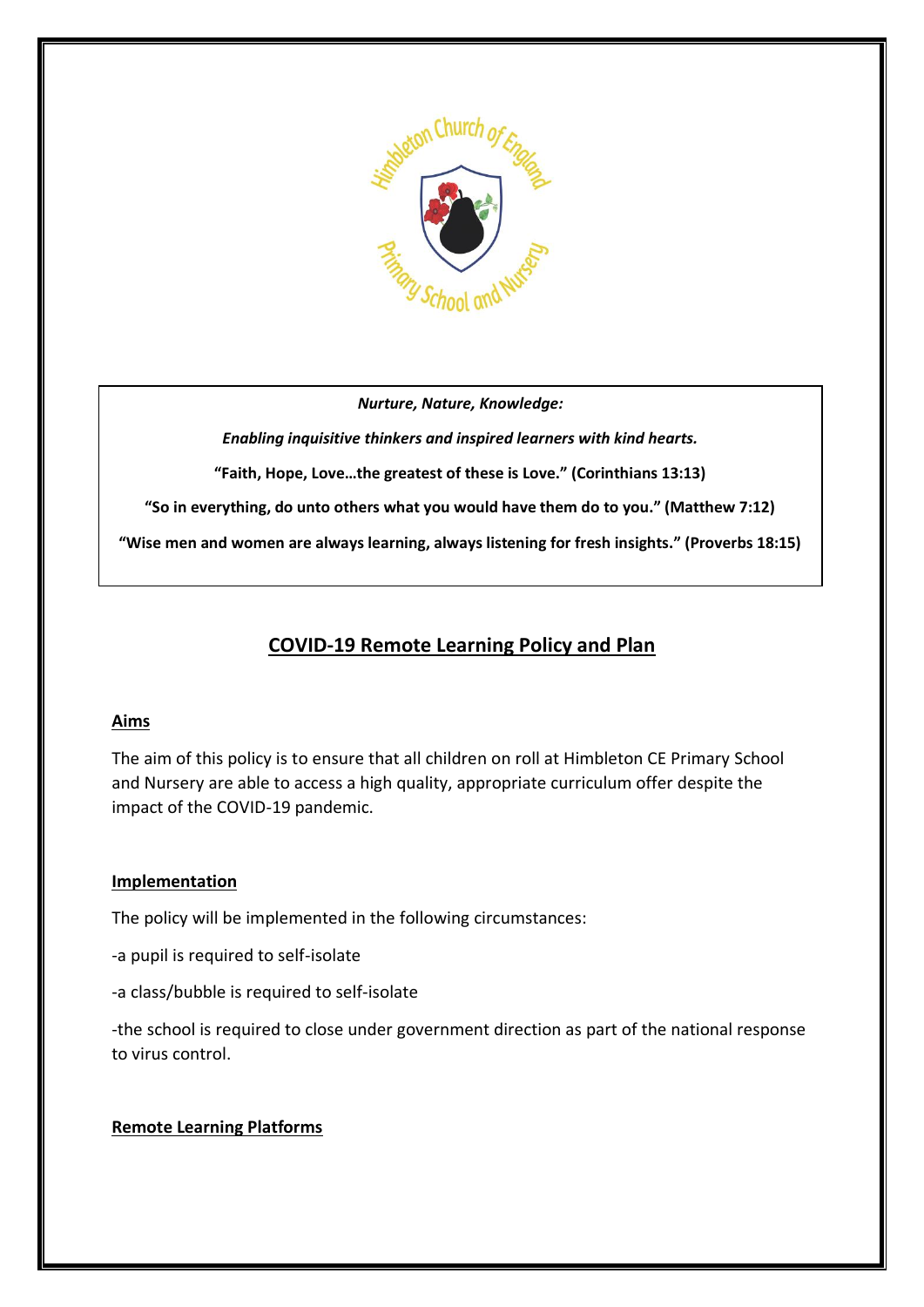In the event of remote learning being required, the primary platform used by the school is ClassDojo. All parents/carers have logins and are registered with this platform.

The primary platform used for live sessions during periods of national lockdown is Zoom or Microsoft Teams.

## **Remote Learning Content**

The content of remote learning will be carefully planned, age-appropriate curriculum coverage.

For Early Years, it will include structured play opportunities to cover key areas of learning, phonic and maths based activities.

For Key Stage 1 and Key Stage 2, it will include a daily English and Maths activity and a theme based approach to the delivery of other curriculum areas.

## **Sharing and Delivery of Content**

Each week, planning and resources will be uploaded for each class to their dedicated page on ClassDojo by their class teacher. In some cases work may be uploaded to a child's individual portfolio. Work can be printed off for completion of completed online.

During periods of national lockdown, each class will be invited to join two daily live sessions – one in the morning and one in the afternoon. The purpose of these sessions are to:

- a) Maintain contact and interaction;
- b) Explain and deliver aspects of curriculum content;
- c) Share learning;
- d) Monitor wellbeing.

Teachers will be overseeing the curriculum offer for their classes. However, delivery will be by a range of staff members.

## **How much work will be provided?**

The government guidance clearly sets out expectations for schools. It is important to note that children access learning differently when working remotely and activities may take more or less time than they would in school. Teachers will endeavour to make expectations as clear as possible in relation to outcomes and we will be working towards the criteria below:

| Class: | <b>Daily</b><br><b>Hours:</b> |
|--------|-------------------------------|
|--------|-------------------------------|